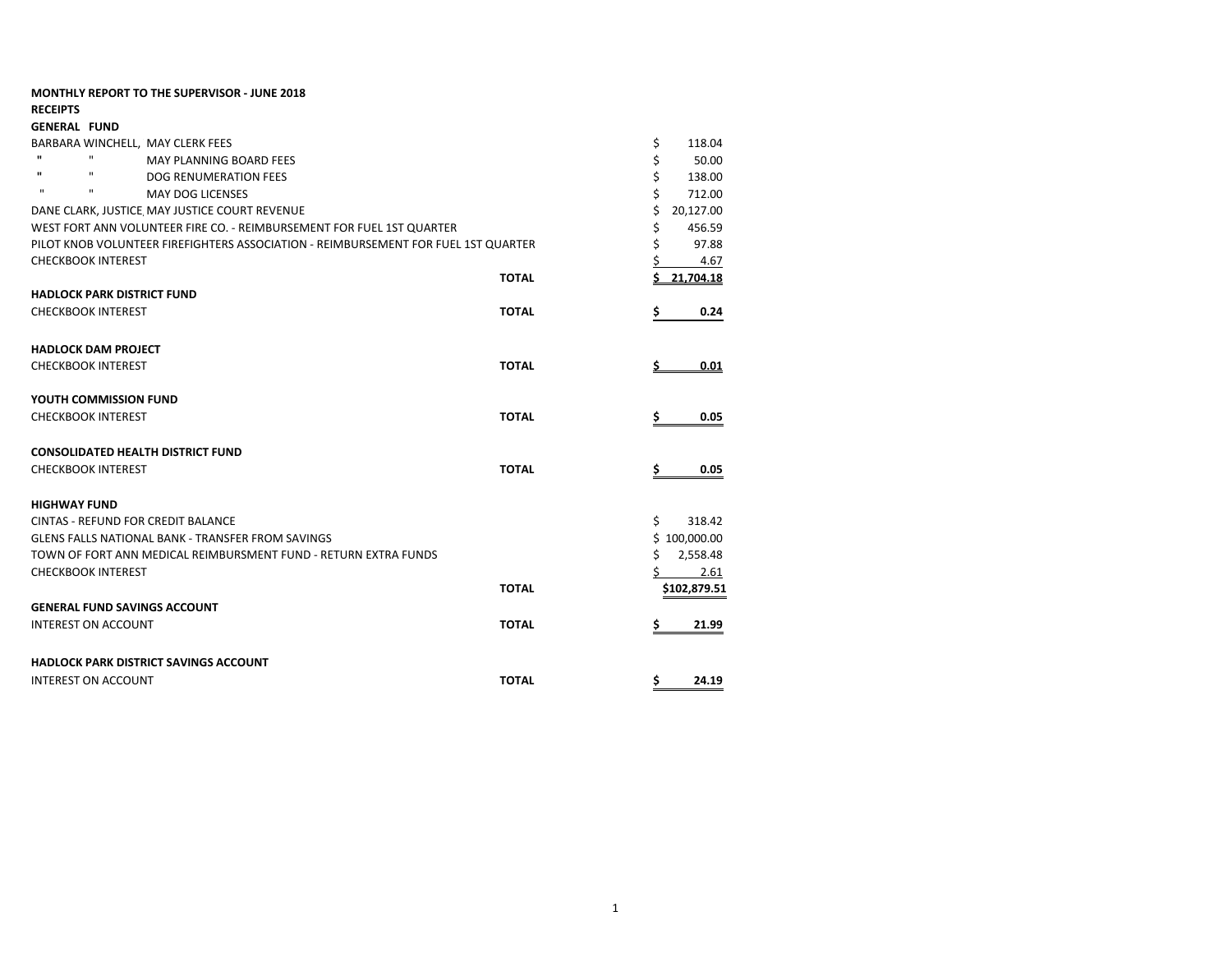| <b>HIGHWAY FUND SAVINGS ACCOUNT</b>                      |                |                 |              |                |                |                              |                  |
|----------------------------------------------------------|----------------|-----------------|--------------|----------------|----------------|------------------------------|------------------|
| GLENS FALLS NATIONAL BANK - DELIVERY OF BOND PROCEEDS    |                |                 |              | \$203,744.62   |                |                              |                  |
| <b>INTEREST ON ACCOUNT</b>                               |                |                 |              |                | Ś              | 35.36                        |                  |
|                                                          |                |                 | <b>TOTAL</b> |                |                | <u>\$203.779.98</u>          |                  |
| <b>LOSAP SAVINGS ACCOUNT</b>                             |                |                 |              |                |                |                              |                  |
| <b>INTEREST ON ACCOUNT</b>                               |                |                 | <b>TOTAL</b> |                | \$             | 0.91                         |                  |
|                                                          |                |                 |              |                |                |                              |                  |
| MEDICAL REIMBURSEMENT ACCOUNT                            |                |                 |              |                |                |                              |                  |
| TOWN OF FORT ANN HIGHWAY FUND - H.I.                     |                |                 |              |                | \$             | 6,008.23                     |                  |
| <b>INTEREST ON ACCOUNT</b>                               |                |                 |              |                | \$             | 0.06                         |                  |
|                                                          |                |                 | <b>TOTAL</b> |                |                | 6,008.29                     |                  |
| <b>TRUST &amp; AGENCY FUND</b>                           | <b>HIGHWAY</b> |                 |              | <b>GENERAL</b> |                | <b>HADLOCK PARK DISTRICT</b> |                  |
| <b>NYS RETIREMENT</b>                                    | \$.<br>615.04  |                 | \$           | 700.07         | \$             |                              |                  |
| <b>HEALTH &amp; DENTAL INSURANCE</b>                     | \$11,114.67    |                 | \$           | 1,112.68       | \$             | $\overline{\phantom{a}}$     |                  |
| <b>STATE TAX</b>                                         | \$1,043.67     |                 | \$           | 1,571.25       | \$             | 86.39                        |                  |
| <b>FEDERAL TAX</b>                                       | \$2,290.00     |                 | \$           | 3,848.00       | \$             | 180.00                       |                  |
| <b>FICA</b>                                              | Ś.<br>3,940.70 |                 | \$           | 4,654.58       | \$             | 656.14                       |                  |
| DEFFERED COMPENSATION                                    | \$<br>160.68   |                 |              | Ĭ.             | \$             | $\overline{\phantom{a}}$     |                  |
| <b>CHILD SUPPORT</b>                                     | Ś<br>1,739.00  |                 | Ś            |                | \$             |                              |                  |
| PAID FAMILY LEAVE                                        | \$<br>33.79    |                 | \$           | 8.31           |                |                              |                  |
| <b>CREDIT UNION</b>                                      | \$<br>788.80   |                 |              | 1,038.00       | \$             |                              |                  |
| AFLAC                                                    | \$<br>635.28   |                 |              | 359.82         | \$             |                              |                  |
| <b>TOTALS</b>                                            | \$22,361.63    |                 |              | 13,292.71      | \$             | 922.53                       |                  |
|                                                          |                | <b>INTEREST</b> |              | 0.24           |                | <b>TOTAL</b>                 | 36,577.11<br>\$. |
| <b>DISBURSEMENTS</b>                                     |                |                 |              |                |                |                              |                  |
| <b>GENERAL FUND</b>                                      |                |                 |              |                |                | <b>HIGHWAY FUND-O/V</b>      |                  |
| STATE COMPTROLLER - STATE SHARE OF JUSTICE COURT REVENUE |                |                 |              | \$22,430.00    | ABSTRACT       |                              | \$11,758.20      |
| <b>PAYROLL</b>                                           |                |                 | \$           | 30,870.13      |                | HEALTH INSURANCE             | \$<br>16,654.42  |
| <b>TOWN SHARE FICA</b>                                   |                |                 | \$           | 2,327.29       | <b>PAYROLL</b> |                              | \$<br>26,760.00  |
| <b>BEACH</b>                                             |                |                 | \$           | 150.00         |                | <b>TOWN SHARE FICA</b>       | \$<br>1,970.35   |
| <b>JUSTICE COURT EXPENSE</b>                             |                |                 | \$           | 549.11         |                |                              | Ś.<br>57,142.97  |
| <b>CENTRAL COMMUNICATIONS</b>                            |                |                 | \$           | 293.86         |                | <b>HIGHWAY FUND-T/W</b>      |                  |
| <b>ASSESSORS EXPENSE</b>                                 |                |                 | \$           | 2,350.99       | ABSTRACT       |                              | \$10,276.05      |
| <b>TOWN CLERKS EXPENSE</b>                               |                |                 | \$           | 86.52          |                | <b>BAN PAYMENT</b>           | 38,670.00        |
| <b>CEMETARIES EXPENSE</b>                                |                |                 | \$           | 491.83         |                |                              | 48,946.05        |
| <b>ATTORNEY EXPENSE</b>                                  |                |                 | \$           | 4,125.00       |                |                              |                  |
| HIGHWAY SUPERINTENDENT EXPENSE                           |                |                 | \$           | 200.00         |                | <b>TOTAL HIGHWAY</b>         | \$106.089.02     |
| <b>SUPERVISORS EXPENSE</b>                               |                |                 |              | 405.33         |                |                              |                  |
| <b>CELEBRATIONS</b>                                      |                |                 |              | 240.00         |                |                              |                  |
| <b>BUILDINGS EXPENSE</b>                                 |                |                 | Ś            | 1,291.48       |                |                              |                  |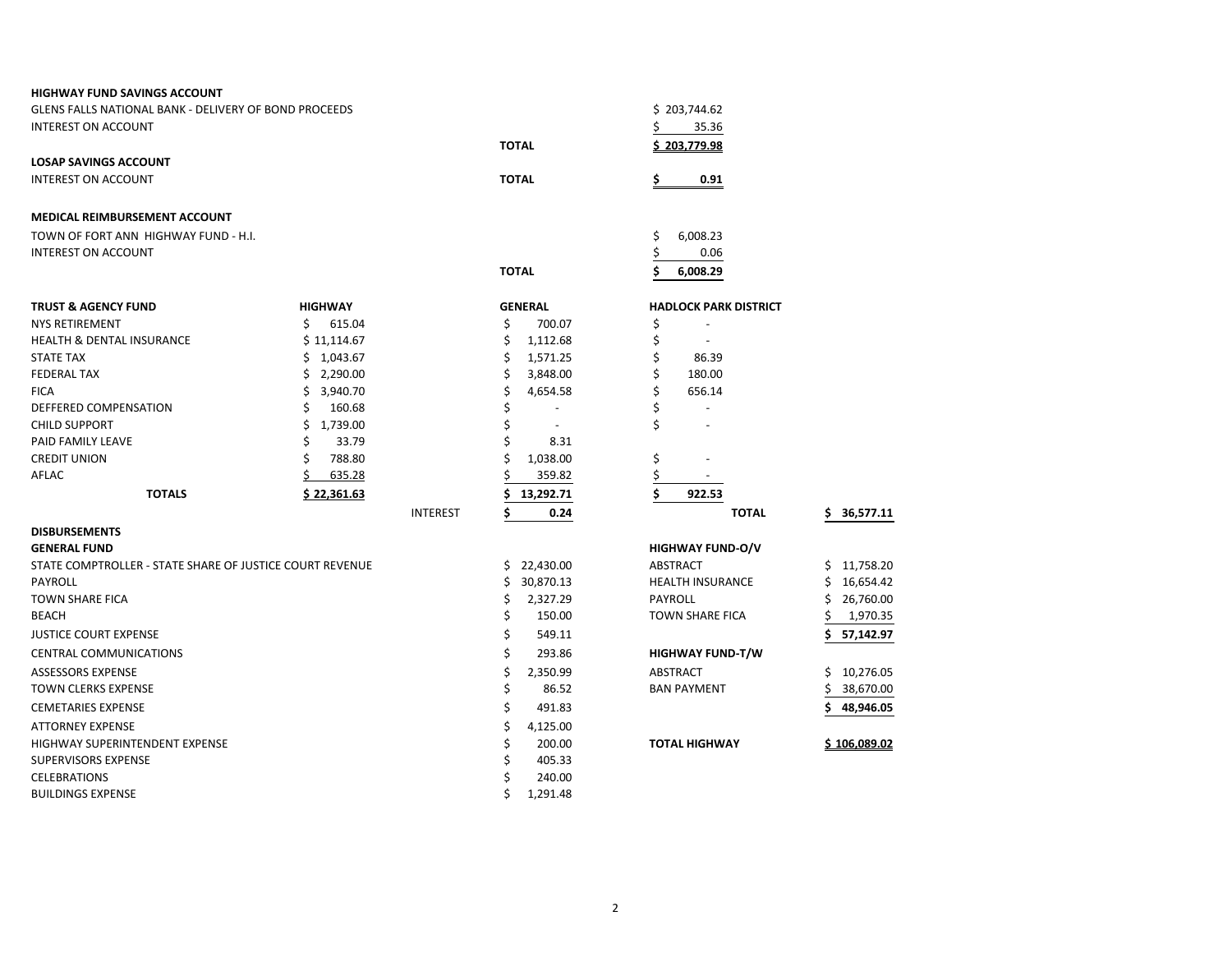| <b>CENTRAL MAILINGS</b>                                  |              | \$<br>50.08    | <b>TRUST &amp; AGENCY FUND</b> |                |
|----------------------------------------------------------|--------------|----------------|--------------------------------|----------------|
| <b>ENGINEER</b>                                          |              | Ś<br>16,068.40 | <b>FICA</b>                    | \$<br>9,251.42 |
| <b>SAFETY INSPECTION EXPENSE</b>                         |              | 57.98          | <b>STATE TAX</b>               | Ś<br>2,801.31  |
| <b>FIRE COMPANY - FUEL</b>                               |              | 255.01         | <b>FEDERAL TAX</b>             | 6,318.00       |
| RECREATIONAL FACILITIES                                  |              | 2,750.00       | <b>HEALTH INSURANCE</b>        | 12,266.95      |
| <b>STREET LIGHTS</b>                                     |              | 179.48         | <b>CREDIT UNION</b>            | 1,926.80       |
| YOUTH PROGRAM                                            |              | 650.00         | <b>CHILD SUPPORT</b>           | 1,739.00       |
| PLANNING BOARD EXPENSE                                   |              | 465.67         | AFLAC                          | 860.28         |
| <b>HEALTH INSURANCE</b>                                  |              | 1,074.63       | <b>RETIREMENT</b>              | 1,315.11       |
|                                                          | <b>TOTAL</b> | 87,362.79      | DEFFERRED COMP.                | 160.68         |
| <b>HADLOCK PARK DISTRICT</b>                             |              |                | <b>TOTAL</b>                   | 36,639.55      |
| ABSTRACT                                                 |              | \$<br>465.92   |                                |                |
| <b>PAYROLL</b>                                           |              | Ś<br>4,288.46  |                                |                |
| <b>TOWN SHARE - FICA</b>                                 |              | 328.07         |                                |                |
|                                                          | <b>TOTAL</b> | 5,082.45       |                                |                |
|                                                          |              |                |                                |                |
| <b>HADLOCK DAM PROJECT</b>                               | <b>TOTAL</b> |                |                                |                |
|                                                          |              |                |                                |                |
| YOUTH COMMISSION FUND                                    | <b>TOTAL</b> |                |                                |                |
|                                                          |              |                |                                |                |
| <b>CONSOLIDATED HEALTH</b>                               | <b>TOTAL</b> |                |                                |                |
|                                                          |              |                |                                |                |
| <b>GENERAL FUND SAVINGS ACCOUNT</b>                      | <b>TOTAL</b> |                |                                |                |
|                                                          |              |                |                                |                |
| <b>HADLOCK PARK DISTRICT SAVINGS ACCOUNT</b>             | <b>TOTAL</b> |                |                                |                |
|                                                          |              |                |                                |                |
| <b>HIGHWAY FUND SAVINGS ACCOUNT</b>                      |              |                |                                |                |
| GLENS FALLS NATIONAL BANK - TRANSFER TO CHECKING ACCOUNT | <b>TOTAL</b> | \$100,000.00   |                                |                |
|                                                          |              |                |                                |                |
| <b>LOSAP SAVINGS ACCOUNT</b>                             | <b>TOTAL</b> |                |                                |                |
|                                                          |              |                |                                |                |
| <b>MEDICAL REIMBURSEMENT ACCOUNT</b>                     |              |                |                                |                |
|                                                          |              |                |                                |                |
| TRANSFER OF EXCESS DEPOSITS TO HIGHWAY FUND              |              | 2,558.48<br>S  |                                |                |
| AC TRANSFER TO MVP SELECT                                |              | 3,449.75       |                                |                |
|                                                          | <b>TOTAL</b> | Ś<br>6,008.23  |                                |                |

## **TRUST & AGENCY FUND**

|       |                 | <b>TOTAL</b>            | 36,639.55       |
|-------|-----------------|-------------------------|-----------------|
| ΤΟΤΑL | 87,362.79       | DEFFERRED COMP.         | \$<br>160.68    |
|       | 1,074.63        | RETIREMENT              | \$<br>1,315.11  |
|       | \$<br>465.67    | AFLAC                   | \$<br>860.28    |
|       | \$<br>650.00    | <b>CHILD SUPPORT</b>    | \$<br>1,739.00  |
|       | \$<br>179.48    | <b>CREDIT UNION</b>     | \$<br>1,926.80  |
|       | \$<br>2,750.00  | <b>HEALTH INSURANCE</b> | \$<br>12,266.95 |
|       | \$<br>255.01    | <b>FEDERAL TAX</b>      | \$<br>6,318.00  |
|       | \$<br>57.98     | <b>STATE TAX</b>        | \$<br>2,801.31  |
|       | \$<br>16,068.40 | <b>FICA</b>             | \$<br>9,251.42  |